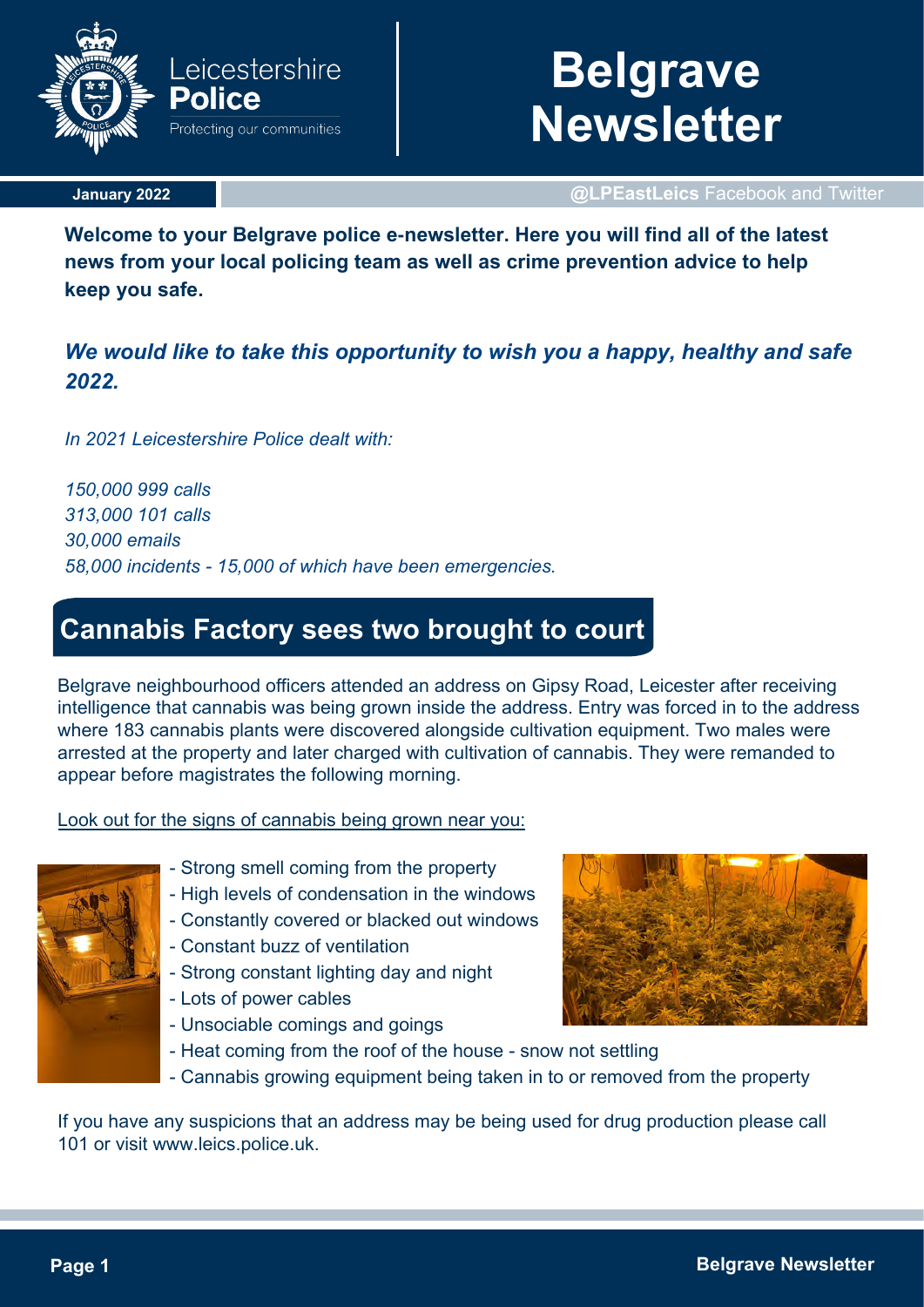On 7th December officers conducted licensing checks at two shops in the Belgrave area, resulting in a large number of illegal cigarettes being seized from under the counters.





### **Community Engagements**

PCSO 6015 Patel and PCSO 6075 Gill attended Natwest on Melton Road on the 30th November 2021 to participate in a Fraud Awareness event. There have been an increasing number of offences on the Belgrave where individuals are being targeted through ATM distraction thefts, text message scams, online fraud, phone and email scams. PCSOs engaged with members of the public and distributed leaflets to raise awareness about fraud, offering advice of the different types of Fraud, dealing with potential fraudulent situations, safeguarding against crime and actions to take for victims of Fraud.



### **SUPERHEROES DAY!**

On Monday 6th December PC 2225 Pickering and PCSO 6168 Butler attended Abbey Mead School for a Superheroes Day. This was a real life Superheroes giving presentations on what they do, how they help people, and talking about their uniform, equipment and transport.





# **Beat Surgeries**

Local officers invite you to join them and discuss local issues they will be at the following location:

Thursday 27th January 2022 - 10:00-11:00 - BP Station, Melton Road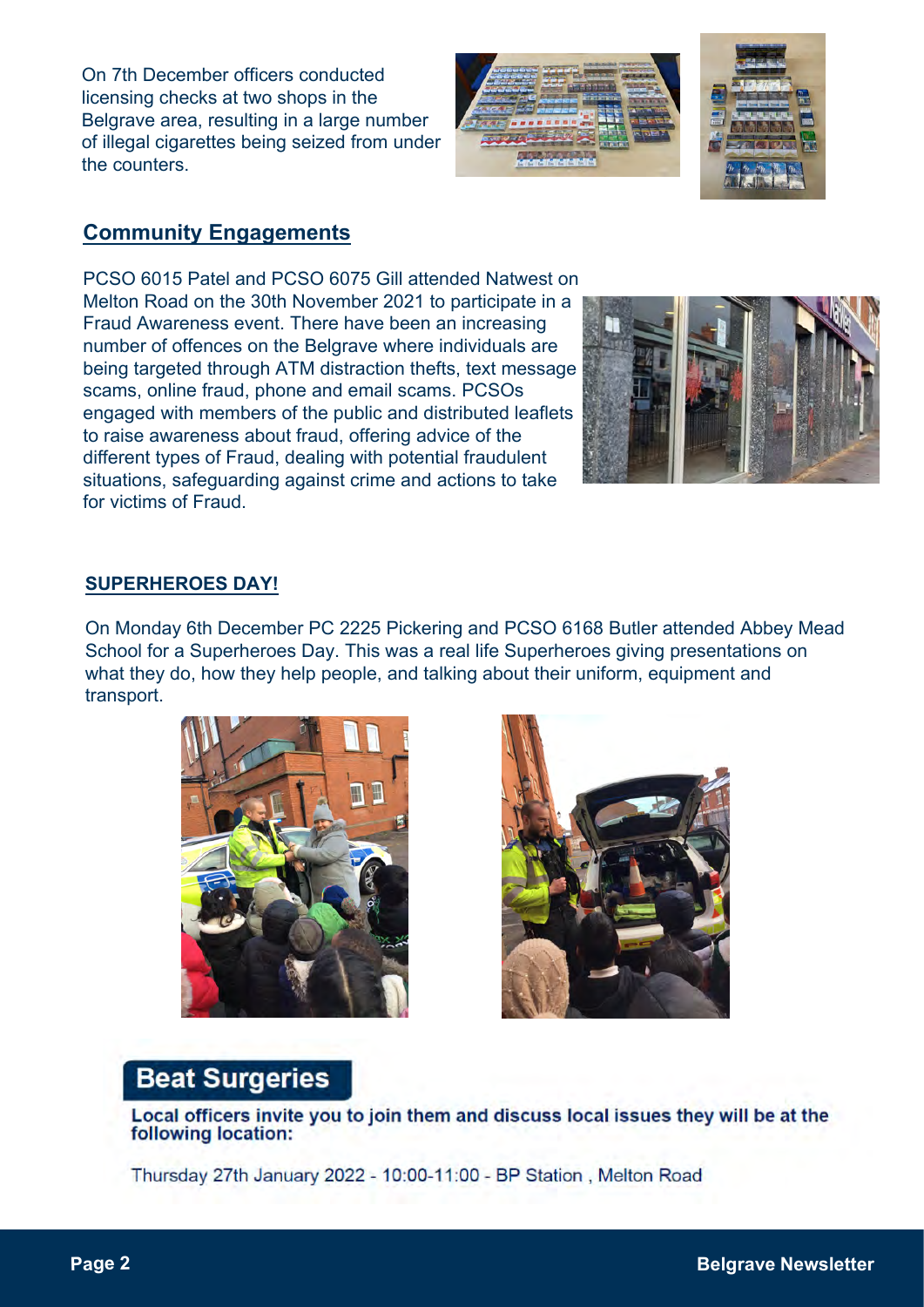## **Seasonal Advice**



### **Extra High Visibilty Patrols for streets safer streets in the Winter months**

Local officers have been conducting extra high visibility patrols during October, November and December to reduce burglaries, theft of and from motor vehicles and robbery offences, which typically increase during the darker winter months. Leaflets providing crime prevention advice during darker nights have been distributed to households and where possible light timers and property marking pens have been handed out to members of the public. Leaflets have been posted through insecure windows of properties and vehicles to warn people of the dangers of not locking their homes and vehicles.

- Lock all doors and windows, and ensure any PVCu doors are locked properly by lifting the handle and using the key to double-lock them

- Consider installing a door bell camera, internal camera and/or monitored burglar alarm.

- Install 'dusk to dawn' external lighting and use timer switches in your home to control internal lights, radios and a simulated TV.

- Keep keys and valuables secure and out of sight.
- Ensure boundary fences are secure with side gates locked. Keep tools and ladders in a locked shed.
- Secure bins at night and put garden furniture away for the winter as these can be used by burglars as climbing aids to gain access to upper floor windows

- Ensure your vehicle is locked and remove all valuables as burglars often check to see if doors are left unlocked



Please think about protecting any valuable Christmas gifts you may have received or any other valuables you may have.

Immobilise is the world's largest free register of possession ownership details and forms a very effective tool in helping to reduce crime and repatriate recovered personal property to it's rightful owners.

Anyone can register their valued possessions on Immobilise and these ownership details are viewable on the Police National Property Database. As a direct result there are hundreds of cases a week where property is returned or information is gathered to assist Police in investigating criminal activity involving stolen goods.